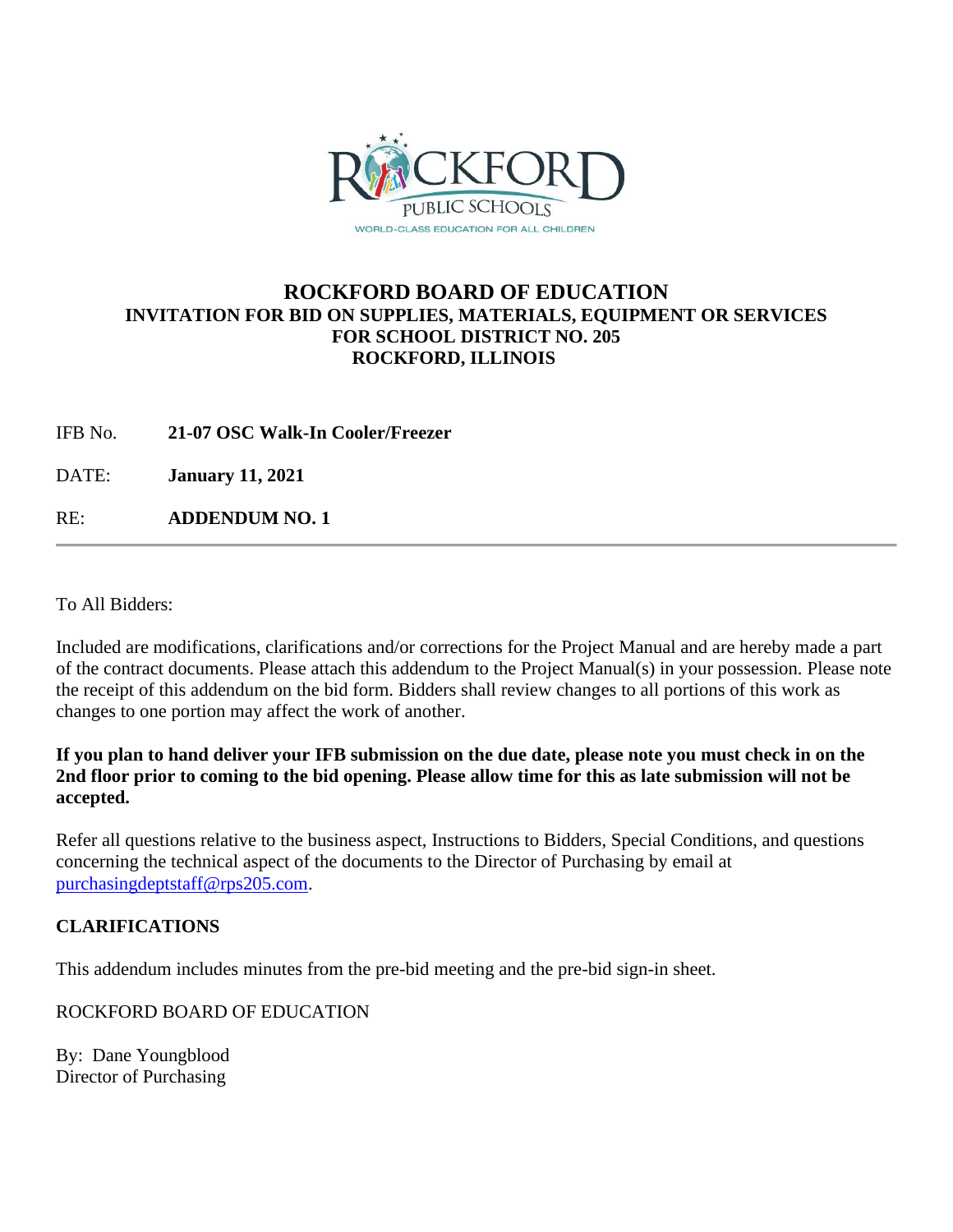## **ROCKFORD PUBLIC SCHOOL Invitation for Bid (IFB) No. 21-07 OSC Walk-In Cooler / Freezer Pre-Bid Meeting Notes**

Date: January 5, 2021 at 10:00 AM

### **DISCUSSIONS / ACTIONS:**

- 1. Rockford Public Schools (RPS) distributed a sign-in sheet which was completed by all attendees.
- 2. RPS read the Pre-bid Conference Opening Statement with highlights of process, important dates, addenda process and a reminder to bidders to review all requirements including but not limited to:
	- a. Completion of ALL required forms.
	- b. Confirmation of all required dates.
	- c. Reminder to review all parts of the bid process.
	- d. Any questions during the pre-bid meeting would be answered as part of an addenda for this process.
	- e. All future questions must be directed to RFP Procurement.
- 3. Project consultant (Consultant) confirmed project scope. All equipment and installation project scope is detailed in both the drawings and specifications included in the IFB. The Consultant reinforced the importance of reviewing the entire specification and drawings, not just the Part Four - Item Specificaitons.
- 4. All participants in the pre-bid meeting reviewed the area within the warehouse that the refrigeration equipment will be installed.
- 5. At the conclusion of the meeting, it was confirmed that no questions were asked and that any questions after this time would need to be sent to:

Dane Youngblood, Director of Purchasing via e-mail [PurchasingDeptStaff@rps205.com](mailto:PurchasingDeptStaff@rps205.com)

The last Request for Information (RFI) shall be accepted until January 12, 2021 at 12:00PNoon.

### **END OF NOTES**